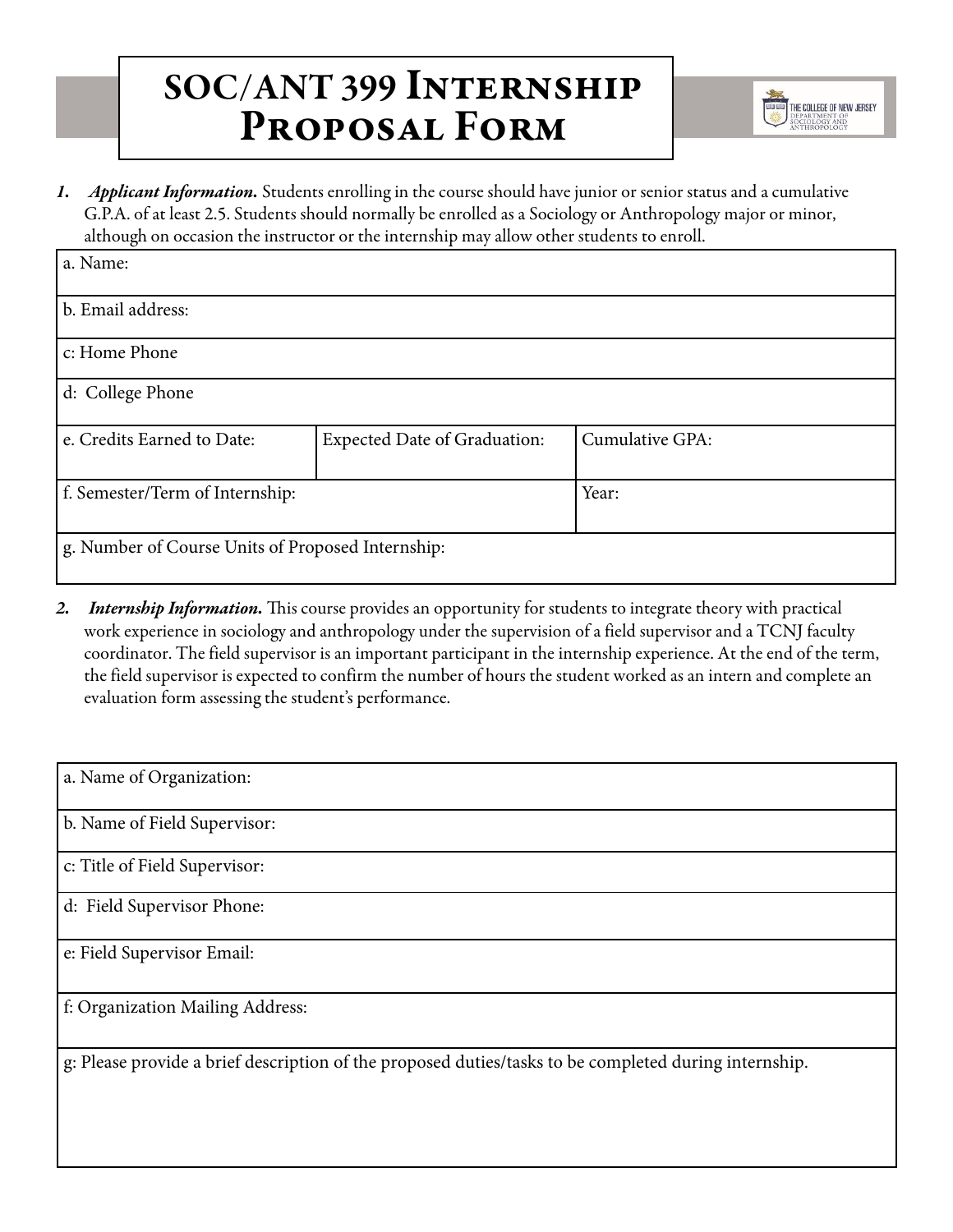h. The internship offers an experiential learning environment to build on the theoretical and conceptual material introduced in TCNJ coursework. In one to two paragraphs, please describe the previous coursework and core concepts related to the internship and how the internship will provide a deeper learning experience in those concepts. Be specific.

- *3. Learning Goals & Outcomes.* The course meets the following learning goals set out by the Department of Sociology & Anthropology:
	- a. Original Research: Students will be able to conduct original research using appropriate primary and secondary sources and the empirical research tools characteristic of the discipline.
	- b. Application of Knowledge: Students will be able to apply their sociological/anthropological knowledge in firsthand experiences and be aware of connections between what they learn in the classroom and the workings of the outside world.
	- c. Active Learning/Public Service: Students will be actively engaged in the learning process both in the classroom and in extracurricular activities so as to stimulate their curiosity, interest them in public life, foster openness, and increase their self-confidence.
	- d. Career Preparation: Students will have developed realistic ideas for applying their knowledge and skills in meaningful employment and/or further educational opportunities after graduation, in part through internships, independent research, and special programming.
	- e. Middle States/HSS learning outcomes: advance critical analysis and reasoning, strengthen information literacy skills, prepare students to participate in civic life and for potential careers, and understand key political processes and instructions.
	- f. Internship-specific learning goals & outcomes:
- *4. Student responsibilities.* In addition to performing the duties/tasks outlined above, the student intern agrees to work at the internship for a minimum of 130 hours (per 1 unit course) in addition to 70 hours spent carrying out academic work, complete internship work on time and meet the internship supervisor's standards of quality, and engage in a professional manner while working at the internship. The student will also complete an academic research project, under the supervision of the Faculty Coordinator, on a topic related to the work of the internship or some other sociological or anthropological topic.